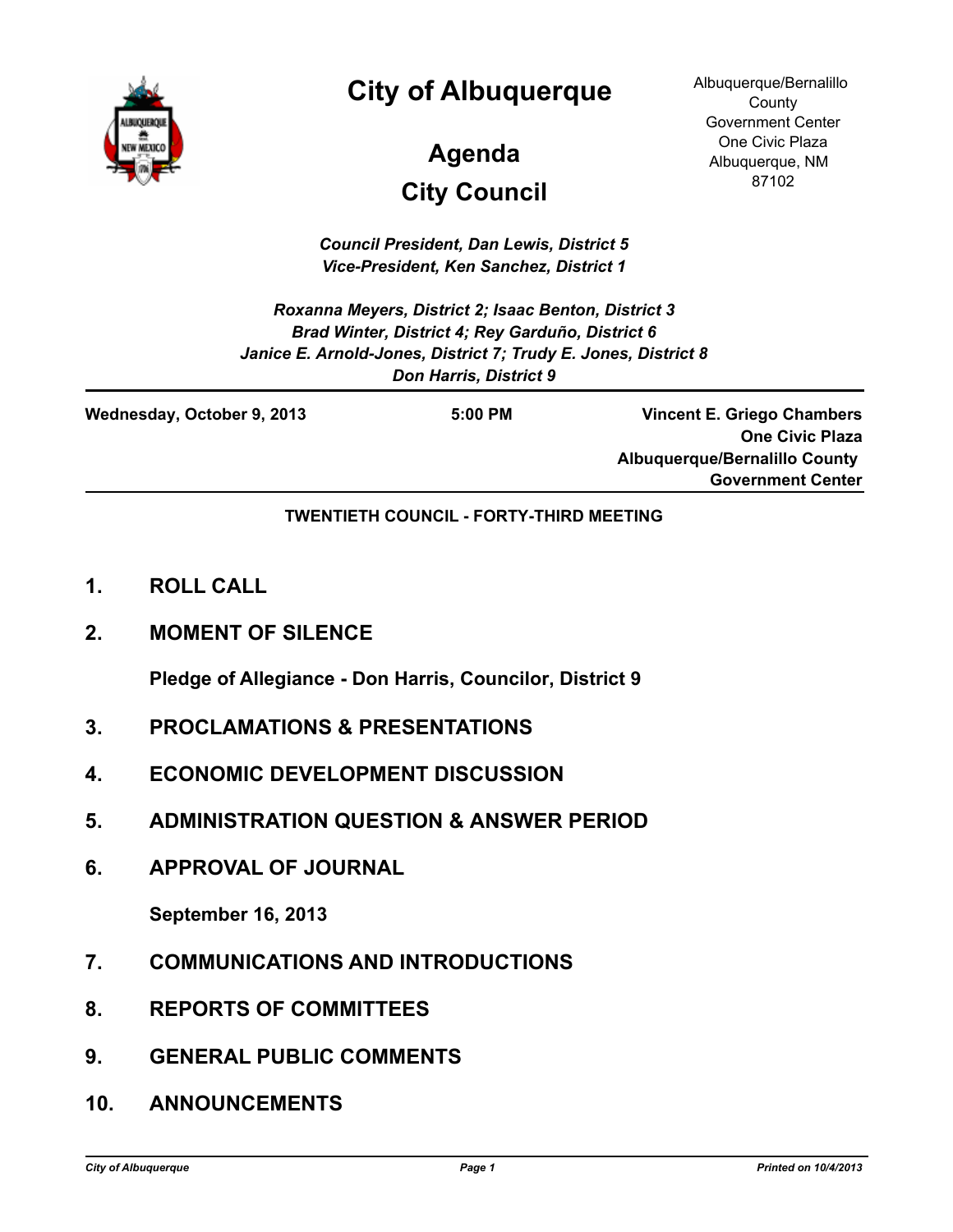## **11. CONSENT AGENDA: {Items may be removed at the request of any Councilor}**

- **a.** [EC-13-455](http://cabq.legistar.com/gateway.aspx?m=l&id=/matter.aspx?key=8837) Mayor's Reappointment of Mr. Kim Seidler, AICP to the Zoning Board of Appeals
- **b.** [EC-13-469](http://cabq.legistar.com/gateway.aspx?m=l&id=/matter.aspx?key=8867) Department of Senior Affairs, FY13 Goal #1 Priority Objective #6 Status Report Regarding Veteran's Memorial
- **c.** [EC-13-470](http://cabq.legistar.com/gateway.aspx?m=l&id=/matter.aspx?key=8868) Department of Senior Affairs, FY13 Goal #1 Priority Objective #2 Status Report Regarding Improvements to Senior Affairs Website
- **d.** [EC-13-471](http://cabq.legistar.com/gateway.aspx?m=l&id=/matter.aspx?key=8869) Department of Senior Affairs, FY13 Goal #1 Priority Objective #4 Status Report Regarding Transportation Services
- **e.** [EC-13-472](http://cabq.legistar.com/gateway.aspx?m=l&id=/matter.aspx?key=8870) FY13 Priority Objective Report: Public Safety Goal 2, Objective 7 700 mhz Public Safety Band Update, 4th Qtr Report
- **f.** [EC-13-473](http://cabq.legistar.com/gateway.aspx?m=l&id=/matter.aspx?key=8871) FY13 Priority Objective Report: Public Safety Goal 2, Objective 3 Enhanced Basic Training Program, 4th Qtr Report
- **g.** [EC-13-475](http://cabq.legistar.com/gateway.aspx?m=l&id=/matter.aspx?key=8873) Status FY 13, Public Infrastructure, Goal 3, Objective 4, Publish and Implement the Final Version of the Revised Guidelines for a New Traffic Management Program (NTMP)
- **h.** [EC-13-487](http://cabq.legistar.com/gateway.aspx?m=l&id=/matter.aspx?key=8906) Long Term Parking Lot Photovoltaic Array Final Report
- **i. [EC-13-488](http://cabq.legistar.com/gateway.aspx?m=l&id=/matter.aspx?key=8907)** Revised Debt Management Policy & Guidelines 2013
- **j.** [EC-13-497](http://cabq.legistar.com/gateway.aspx?m=l&id=/matter.aspx?key=8928) Mayor's Appointment of Mr. Louis M. Romero to the Metropolitan Parks & Recreation Advisory Board
- **k.** [EC-13-498](http://cabq.legistar.com/gateway.aspx?m=l&id=/matter.aspx?key=8934) Mayor's Reappointment of Ms. Cheryl A. Harris to the Library Advisory Board
- **l.** [EC-13-499](http://cabq.legistar.com/gateway.aspx?m=l&id=/matter.aspx?key=8935) Mayor's Appointment of Mrs. Patricia G. Zamora to the M.O.V.E. Advisory Board
- **m.** [R-13-197](http://cabq.legistar.com/gateway.aspx?m=l&id=/matter.aspx?key=8886) Pursuant To Section 3-13-1(B) NMSA 1978, Appointing The Chief Deputy City Clerk And Deputy City Clerks; Repealing Bill No. R-11-187, Enactment No. R-2011-016 (Sanchez, by request)
- **n.** [R-13-214](http://cabq.legistar.com/gateway.aspx?m=l&id=/matter.aspx?key=8905) Assigning Set Aside Funding To Complete The Tijeras Arroyo Bio-Zone Plan, Establishing A Steering Committee To Assist In Implementing The Plan And Maintaining The Bio Zone (Harris)
- **o.** [R-13-223](http://cabq.legistar.com/gateway.aspx?m=l&id=/matter.aspx?key=8925) Setting The Official List Of City Council Meetings From January 2014 Through December 2014 (Lewis)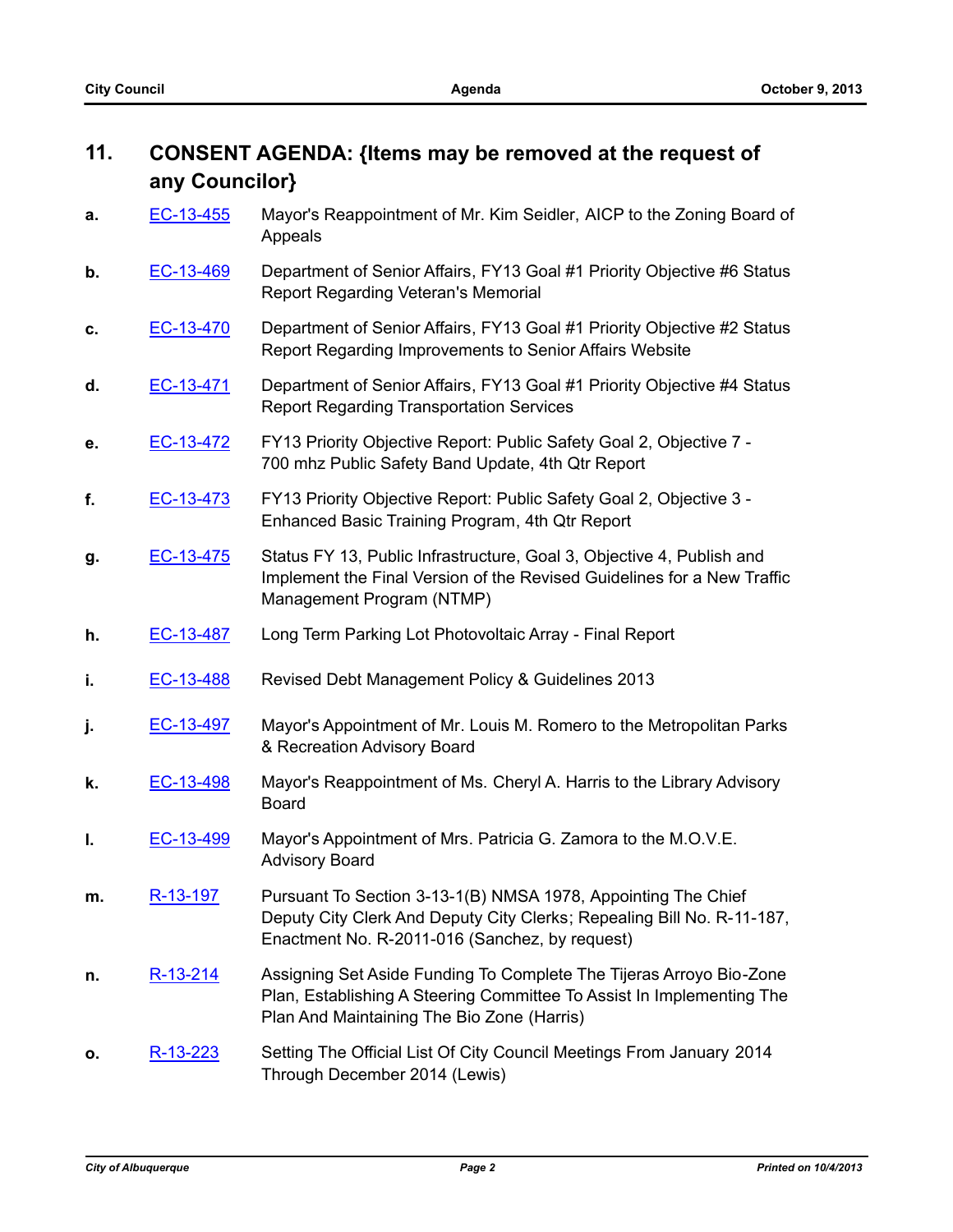| D. | R-13-224 | Determining Reasonable Notice Of Public Meetings Of The City Council<br>(Lewis)                                                         |
|----|----------|-----------------------------------------------------------------------------------------------------------------------------------------|
| α. | R-13-241 | Creating A District 7 Arterial And Collector Roadway System Study<br>Project In The Capital Acquisition Fund 305; Amending The Scope Of |

### **12. PUBLIC HEARINGS: {Appeals, SAD Protest Hearings}**

#### **13. APPROVALS: {Contracts, Agreements, and Appointments}**

Activity Number 7295330 (Arnold-Jones)

**a.** [EC-13-489](http://cabq.legistar.com/gateway.aspx?m=l&id=/matter.aspx?key=8908) Independent Review Office Fourth Quarter 2012 and Annual Report 2012

#### **14. FINAL ACTIONS**

- **a. [O-13-54](http://cabq.legistar.com/gateway.aspx?m=l&id=/matter.aspx?key=8845)** Designating Portions Of The Albuquerque International Sunport As A City Landmark (Garduño)
- **b. [O-13-55](http://cabq.legistar.com/gateway.aspx?m=l&id=/matter.aspx?key=8865)** Amending Portions Of Section 14-16-3-5 ROA 1994, The General Sign Regulations In The Zoning Code, To Provide A Waiver Of Certain Fees For Neon Signs Located In The Central Avenue Neon Sign Design Overlay Zone That Comply With The Qualifying Sign Design Criteria; To Allow The Display Of Certain Historic Signs That Might Otherwise Be Prohibited; And Providing A Review Regarding Fee Waivers (Benton)
- **c.** [O-13-56](http://cabq.legistar.com/gateway.aspx?m=l&id=/matter.aspx?key=8882) Amending Chapter 10, Article 4, Part 5, ROA 1994, Regarding The Anderson/Abruzzo International Balloon Museum Board Of Trustees (Sanchez, Winter)
- **d.** [R-13-149](http://cabq.legistar.com/gateway.aspx?m=l&id=/matter.aspx?key=8669) Nuisance Abatement At 1056 Betts St. NE Within The City Limits Of Albuquerque, New Mexico Is So Ruined, Damaged And Dilapidated As To Be A Menace To The Public Comfort, Health, Peace Or Safety And That It Is To Be Required To Be Removed (Harris, by request)
- **e.** [R-13-201](http://cabq.legistar.com/gateway.aspx?m=l&id=/matter.aspx?key=8890) A Residential Substandard Dwelling, Or Structure In Need Of Abatement At 1800 Broadway Blvd SE 87102 Within The City Limits Of Albuquerque, New Mexico Is So Ruined, Damaged And Dilapidated As To Be A Menace To The Public Comfort, Health, Peace Or Safety And That It Is To Be Required To Be Removed (Meyers)
- **f.** [R-13-202](http://cabq.legistar.com/gateway.aspx?m=l&id=/matter.aspx?key=8891) Nuisance Abatement At 1218 Los Tomases Dr NW 87102 Within The City Limits Of Albuquerque, New Mexico Is So Ruined, Damaged And Dilapidated As To Be A Menace To The Public Comfort, Health, Peace Or Safety And That It Is To Be Required To Be Removed (Meyers)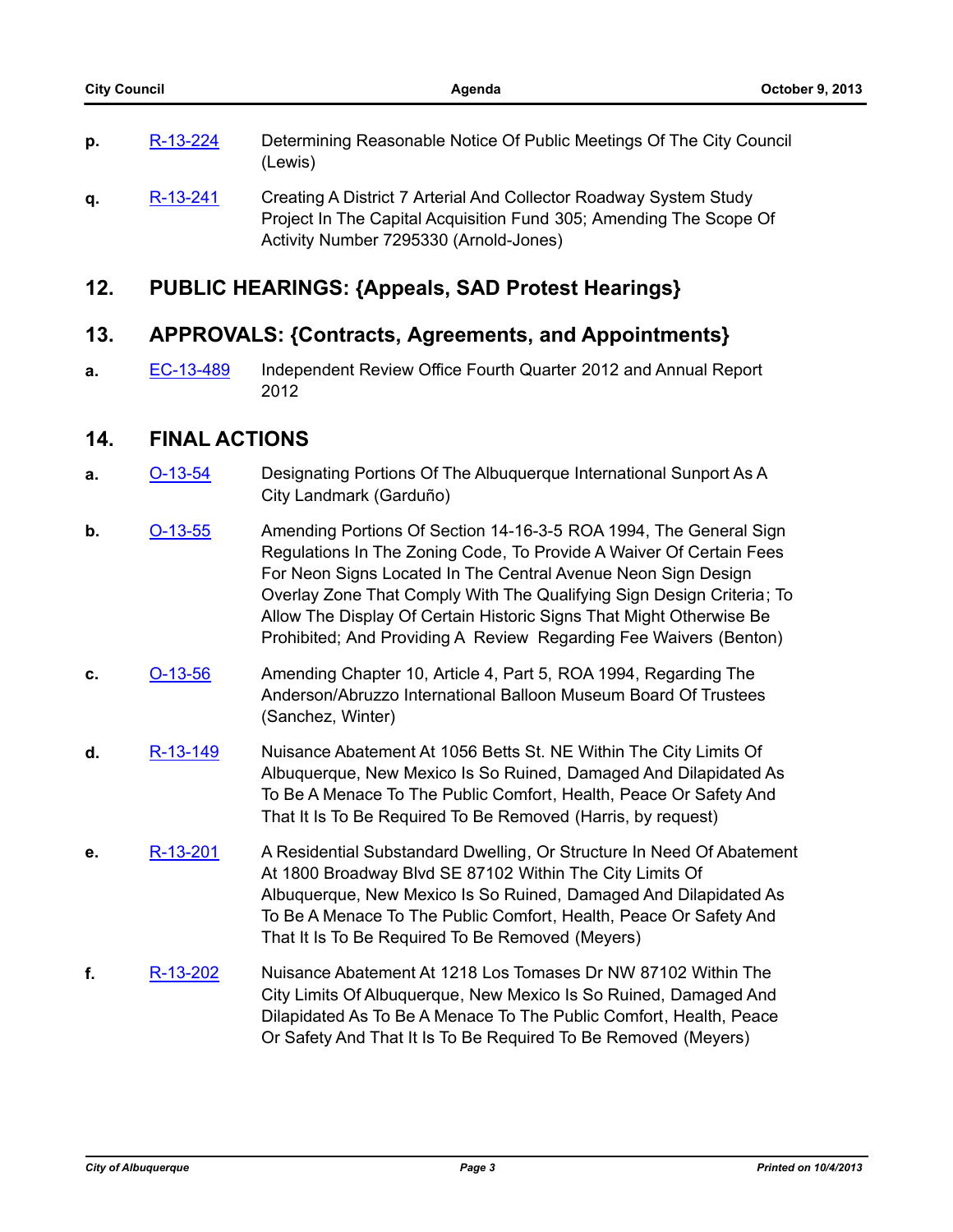| g. | R-13-203   | A Residential Substandard Dwelling, Or Structure In Need Of Abatement<br>At 714 Summer Ave NW, Within The City Limits Of Albuquerque, New<br>Mexico Is So Ruined, Damaged And Dilapidated As To Be A Menace To<br>The Public Comfort, Health, Peace Or Safety And That It Is To Be<br>Required To Be Removed (Meyers)                                                                                                                                                                             |
|----|------------|---------------------------------------------------------------------------------------------------------------------------------------------------------------------------------------------------------------------------------------------------------------------------------------------------------------------------------------------------------------------------------------------------------------------------------------------------------------------------------------------------|
| h. | R-13-204   | A Residential Substandard Dwelling, Or Structure In Need Of Abatement<br>At 2915 Topeka St SE, Within The City Limits Of Albuquerque, New<br>Mexico Is So Ruined, Damaged And Dilapidated As To Be A Menace To<br>The Public Comfort, Health, Peace Or Safety And That It Is To Be<br>Required To Be Removed (Meyers)                                                                                                                                                                             |
| i. | R-13-205   | A Residential Substandard Dwelling, Or Structure In Need Of Abatement<br>At 1321 Barelas Rd SW 87102 Within The City Limits Of Albuquerque,<br>New Mexico Is So Ruined, Damaged And Dilapidated As To Be A<br>Menace To The Public Comfort, Health, Peace Or Safety And That It Is<br>To Be Required To Be Removed (Meyers)                                                                                                                                                                       |
| j. | R-13-212   | Reserving Funding Within The General Fund 110 To Provide For Salary<br>Increases And Recruitment And Retention Incentive Programs For<br>Albuquerque's Police Officers, Subject To The Collective Bargaining<br>Process (Lewis, Benton, Harris)                                                                                                                                                                                                                                                   |
| k. | $R-13-215$ | Determining That Certain Buildings, Or Structures, Including The Main<br>House And The Two Story House Addition As Well As The Two Story<br>Accessory Structure At 906 John St SE, Within The City Limits Of<br>Albuquerque, New Mexico, Are Abandoned And So Ruined, Damaged,<br>And Dilapidated That They Are A Menace To The Public Comfort,<br>Health, Peace, Or Safety And That They Be Required To Be Removed<br>(Meyers)                                                                   |
| I. | R-13-218   | Making Findings In Connection With The Boulders Public Improvement<br>District's Resolution Authorizing The Issuance And Sale Of Special Levy<br>Revenue Bonds; Ratifying And Approving The Issuance And Sale Of<br>The Boulders Public Improvement District Special Levy Revenue Bonds,<br>Series 2013, As Substantially Consistent With The Requirements Of<br>City Ordinance Enactment No. 0-2003-12 And City Council Resolution<br>No. R-2012-47, Enactment No. R 2012-35 (Lewis, by request) |

# **15. OTHER BUSINESS: {Reports, Presentations, and Other Items}**